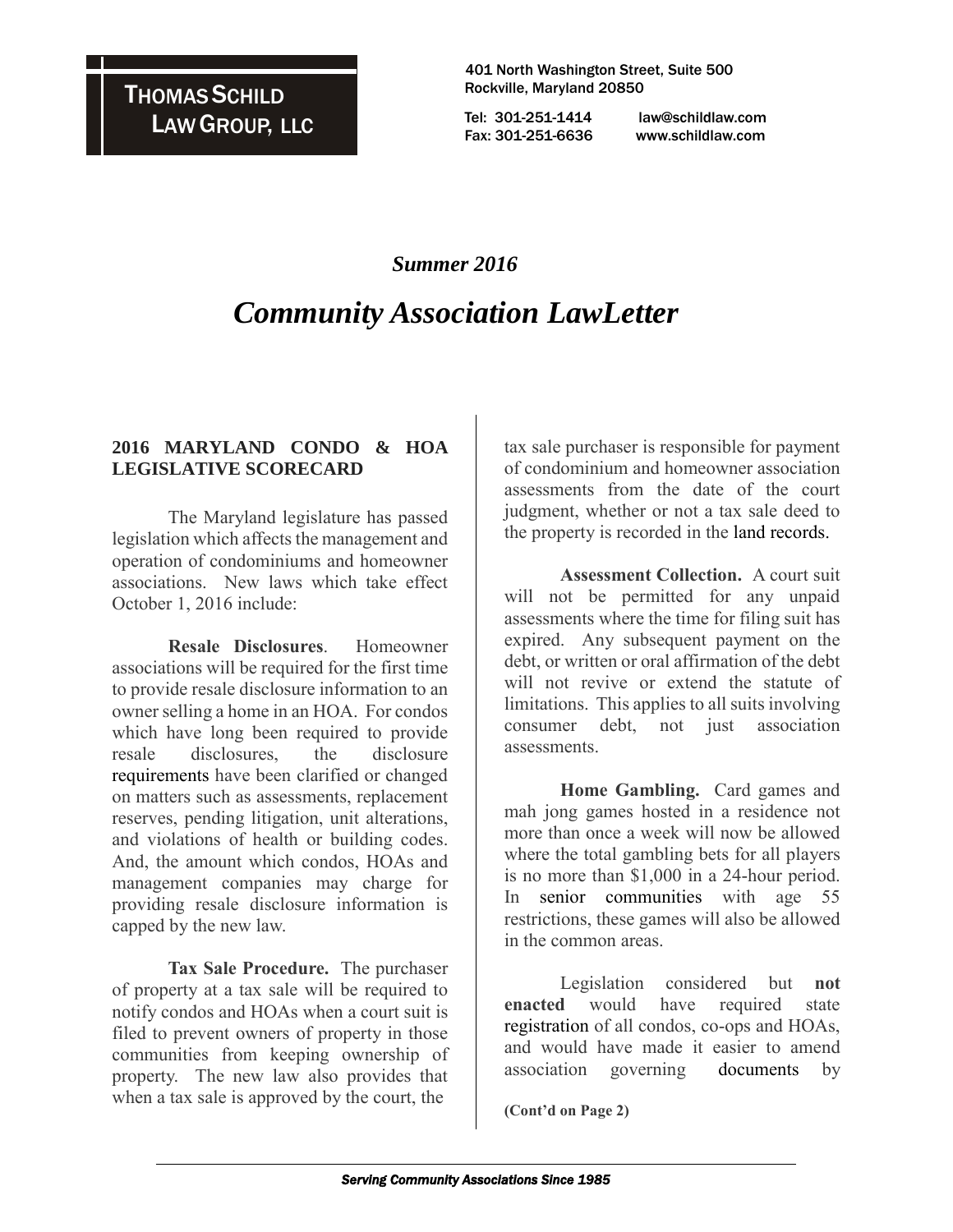**Legislative Scorecard (Cont'd from Page 1)**

allowing an owner's failure to vote on a proposed amendment to be counted as that owner's approval of the proposed amendment.

Also rejected was a bill to prohibit provisions in condominium sales contracts and bylaws which limit the ability of condo associations to file suit to enforce construction warranties on the common elements.

Several House bills regarding **foreclosure sales** were referred for further study. A bill passed by the House (but not the Senate) would have required lenders to notify condominiums and HOAs when a foreclosure sale is scheduled, postponed or cancelled. Other bills addressed property maintenance prior to a foreclosure sale and recording conveyance documents after a court approves a sale.

#### **CONDOMINIUM RULE MAY NOT SUSPEND USE OF COMMON ELEMENTS BY DELINQUENT OWNER**

A Maryland condominium's policy of towing vehicles of unit owners who are delinquent in payment of condominium assessments was recently struck down by the Maryland Court of Special Appeals–an intermediate appeals court.

In an effort to get owners to pay the condominium assessments, the Board of Directors of an Anne Arundel County condominium passed a **rule** which prohibited parking in the condominium common

element parking lot if an owner was in arrears in payment of condominium assessments and other charges for more than 45 days. The rule was enforced by towing vehicles from the condominium property. The condominium Board also enacted a **rule** to prohibit use of the community pool by owners who had not paid their assessments.

When an owner filed suit challenging the suspension of the right to use the parking lot and pool, the appeals court concluded that the Board was not authorized to take such action unless the condominium declaration or bylaws were amended to allow suspension of use of the common elements a tool for the collection of delinquent assessments.

The court relied on a prior decision of the Maryland Court of Appeals–the highest state appeals court–and a provision in the Maryland Condominium Act which recognize that the right to use the common elements is a property right which can only be limited by the condominium **declaration**. Although the Court of Special Appeals ruled that the use of common elements could not be restricted by Board rule, it concluded the **declaration or bylaws** could be amended to allow suspension of the common element parking lot and pool for non-payment of condo assessments.

The court decision in *Elevaton Towne Condominium Regime II v. Rose* is an "unreported" decision which is not a binding precedent applicable to any other condominium. However, it is instructive on how courts view limitations on the authority of condominium boards to restrict the use of common elements by owners who are delinquent in paying assessments.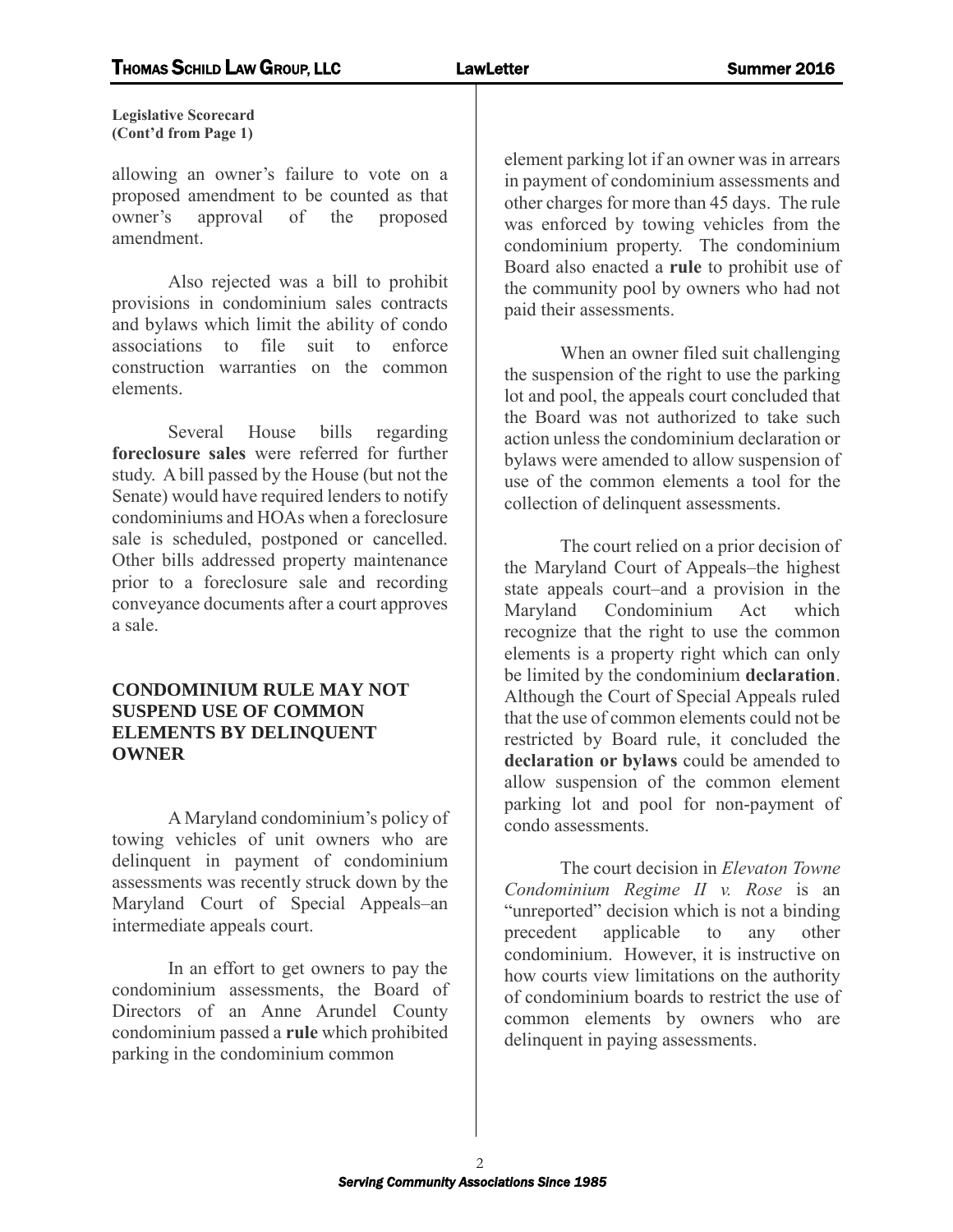#### **MONTGOMERY COUNTY CCOC TO REQUIRE NEGOTIATION OF ASSOCIATION DISPUTES**

After a year-long examination of the operations of the Montgomery County Commission on Common Ownership Communities (CCOC), the County Council has enacted a new law which makes changes in the CCOC dispute resolution process. More than 340,000 Montgomery County, Maryland residents live in over 1,000 condominiums, homeowner associations, and housing cooperatives. The CCOC was created in 1991 to provide a forum for certain disputes between association residents and the boards which govern the association to be resolved without going to court, and to provide educational resources for association residents and leaders.

Where the CCOC staff has determined that there are reasonable grounds to conclude that a violation of law or association documents has occurred, the new law requires the staff to attempt to resolve disputes filed with the CCOC through informal negotiation and possibly mediation.

If the party who filed the CCOC dispute does not attend the mediation, the dispute must be dismissed. If the party who is alleged to violate applicable law or the association documents does not attend the mediation, the matter must be set for a hearing, and that party is prohibited from appearing at the hearing to present testimony and evidence. Previously, there was no requirement for active staff negotiation, and mediation was voluntary.

The new law also requires all members of the CCOC to take the same CCOC training on community association governance which association board members are required to take. Additionally, volunteer arbitrators who chair CCOC hearing panels will be prohibited from representing any parties in disputes before other hearing panels.

Beginning in July 2016 when the new Montgomery County law takes effect, the CCOC will be part of the Department of Housing and Community Affairs.

Separately, it has been proposed that the annual community association registration fee be increased from \$3 per dwelling unit to \$5 per dwelling unit beginning July 1 to allow the CCOC to provide more staff and educational resources.

#### **MARYLAND APPEALS COURT UPHOLDS ENFORCEMENT OF ASSOCIATION TRUCK COVENANT**

A homeowner association restriction on trucks has been determined by a Maryland appeals court to be enforceable against the owner of a large military-style vehicle.

The 3-axle camouflaged vehicle was taller than the first story of the home and as wide as the driveway. The Maryland Court of Special Appeals agreed with the trial court that the truck covenant had not been waived by allowing other smaller Sport Utility [Vehicles](http://marylandcondominiumlaw.net/2016/05/27/maryland-appeals-court-upholds-enforcement-of-association-truck-covenant/) built on a truck chassis. It was appropriate and reasonable to distinguish between "consumer vehicles" and a "massive army-surplus truck".

Although the appeals court noted that restrictive covenants may become invalid and unenforceable if the original development plan has been abandoned, or the character of the neighborhood has changed so much as to defeat the purpose of the restriction, those factors were not applicable to the community of [single family homes](http://marylandcondominiumlaw.net/2016/05/27/maryland-appeals-court-upholds-enforcement-of-association-truck-covenant/) in Harford County

**(Cont'd on Page 4)**